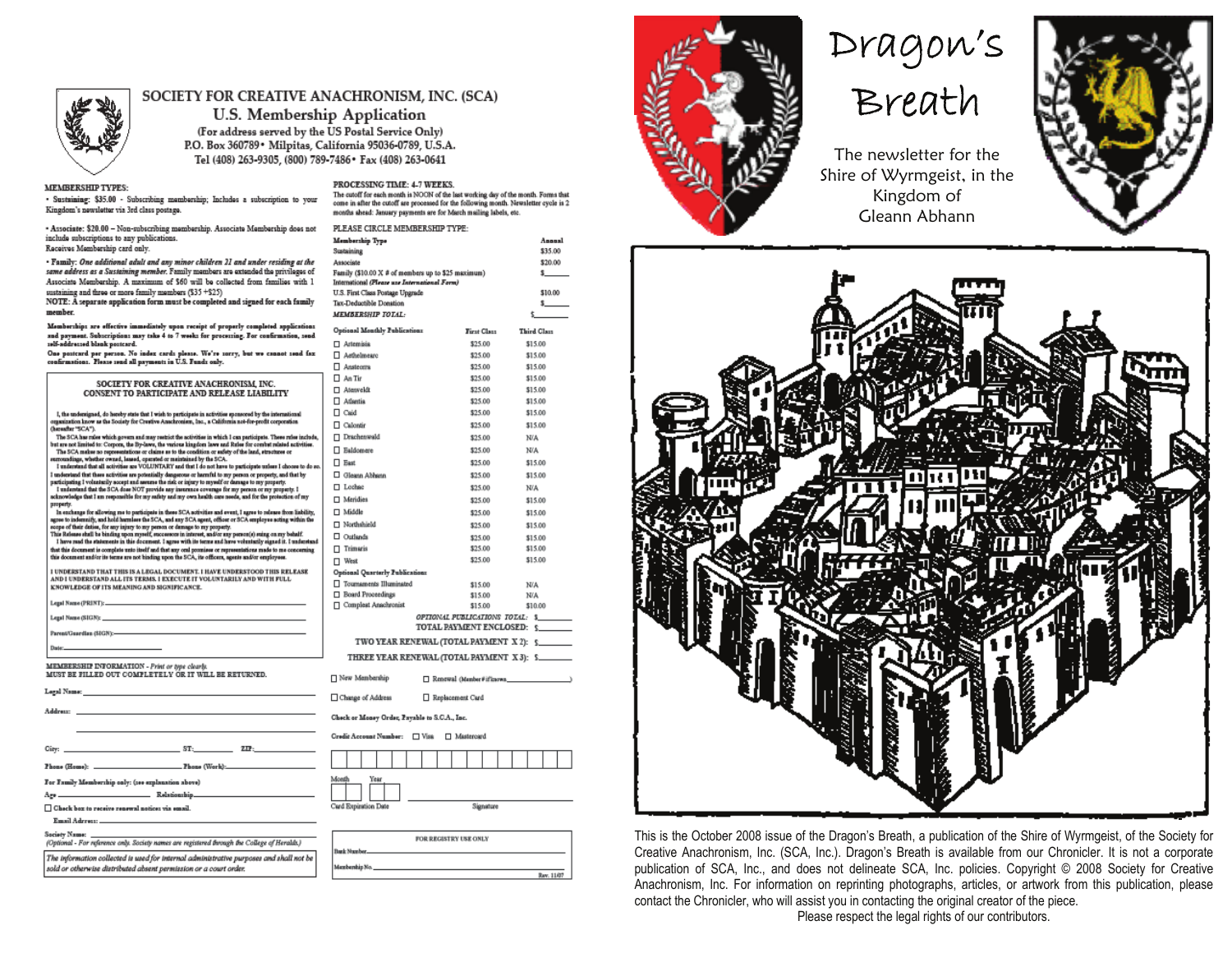# Wyrmgeist Regnum

- Senechal: Katerina Dimetrieva (seneschal@wyrmgeist.org) Coordinates shire activities and oversees the other officers.
- Knights Marshal: Lannon MacGillivary (marshal@wyrmgeist.org) In charge of fighter training and combat safety.
- Deputy Knights Marshal: Agnar 'Rohan' Hringsson Assists Knights Marshal
- Herald: Louis Renart de Bresse (Frenchy) (herald@wyrmgeist.org) Handles name and device submission & public announcing.
- Minister of Arts & Sciences: Emma of Wyrmgeist (artsci@wyrmgeist.org) Encourages the study and practice of medieval arts, crafts, and sciences.
- Reeve: THL Malcom MacAdaim (reeve@wyrmgeist.org) Responsible for financial affairs of the group.
- Chiurgeon: Else Hartmann and Mychel Boese Responsible for administering first aid when needed.
- Chatelaine: Olrun Elidasdottir (chataline@wyrmgeist.org) Welcomes new members & coordinates demos.
- Constable: Martine de Bresse (constable@wyrmgeist.org) Responsible for event security and registration.
- Webminister: Martine de Bresse (webmaster@wyrmgeist.org) Responsible for group's website.
- Chronicler: Lasair al'Zarqua (lasair1@cox.net) Publishes group newsletter, phone list, event calendar and flyers.

| Wyrmgeist Fighter Practice                                                                               | Our website address:                                   |  |
|----------------------------------------------------------------------------------------------------------|--------------------------------------------------------|--|
| Every Sunday Afternoon, 3:00 pm-ish Until Dark<br>Last Sunday of every month is a Garb and Grub Practice | www.wyrmgeist.org                                      |  |
| Open To The Public                                                                                       | <b>Our Yahoo! Group:</b>                               |  |
| Forest Park on South Harrell's Ferry Road<br>(Near the Tennis Courts)                                    | http://groups.yahoo.com/group/<br>wyrmgeistdragoncave/ |  |
| <b>Wyrmgeist Populace Meetings</b>                                                                       |                                                        |  |
| 1st Monday of each Month, 7:00 pm                                                                        | Our Kingdom:                                           |  |
| Open To The Public                                                                                       | www.gleannabhann.org                                   |  |
| Jones Creek Library on Jones Creek Road                                                                  |                                                        |  |
|                                                                                                          |                                                        |  |

#### Halloween havoc Halloween havoc Samhain/Scribal<br>Gatalop XXV Samhain/Scribal Fall Coronation Fall Coronation Diamond Wars Diamond Wars Gatalop XXV Sat tes in the multime to the same of the same of the same of the same of the same of the same of the same of the s 7 8 9 10 11 13 14 15 16 17 18 20 21 22 23 24 25  $\overline{18}$ 25 1 2 3  $|4$  $\overline{\mathcal{A}}$  $\overline{\phantom{0}}$ 匠 27 28 29 30 31  $\overline{10}$  $17$  $\overline{24}$  $\overline{31}$  $\infty$ **E**  $16$ 23  $30$  $\overline{\mathcal{C}}$  $\circ$ Wed  $\overline{15}$ 29 22  $\infty$  $\overline{\phantom{0}}$ Tue  $\overline{1}$  $\overline{21}$ 28  $\overline{C}$ Business Mtg Business Mtg Mon  $20$  $\mathbf{13}$  $27$  $\overline{6}$ Fighter Practice Fighter Practice Fighter Practice Fighter Practice **Fighter Practice** Fighter Practice Fighter Practice Fighter Practice  $sum$ 19 12 26  $\overline{S}$

October 2008

October 2008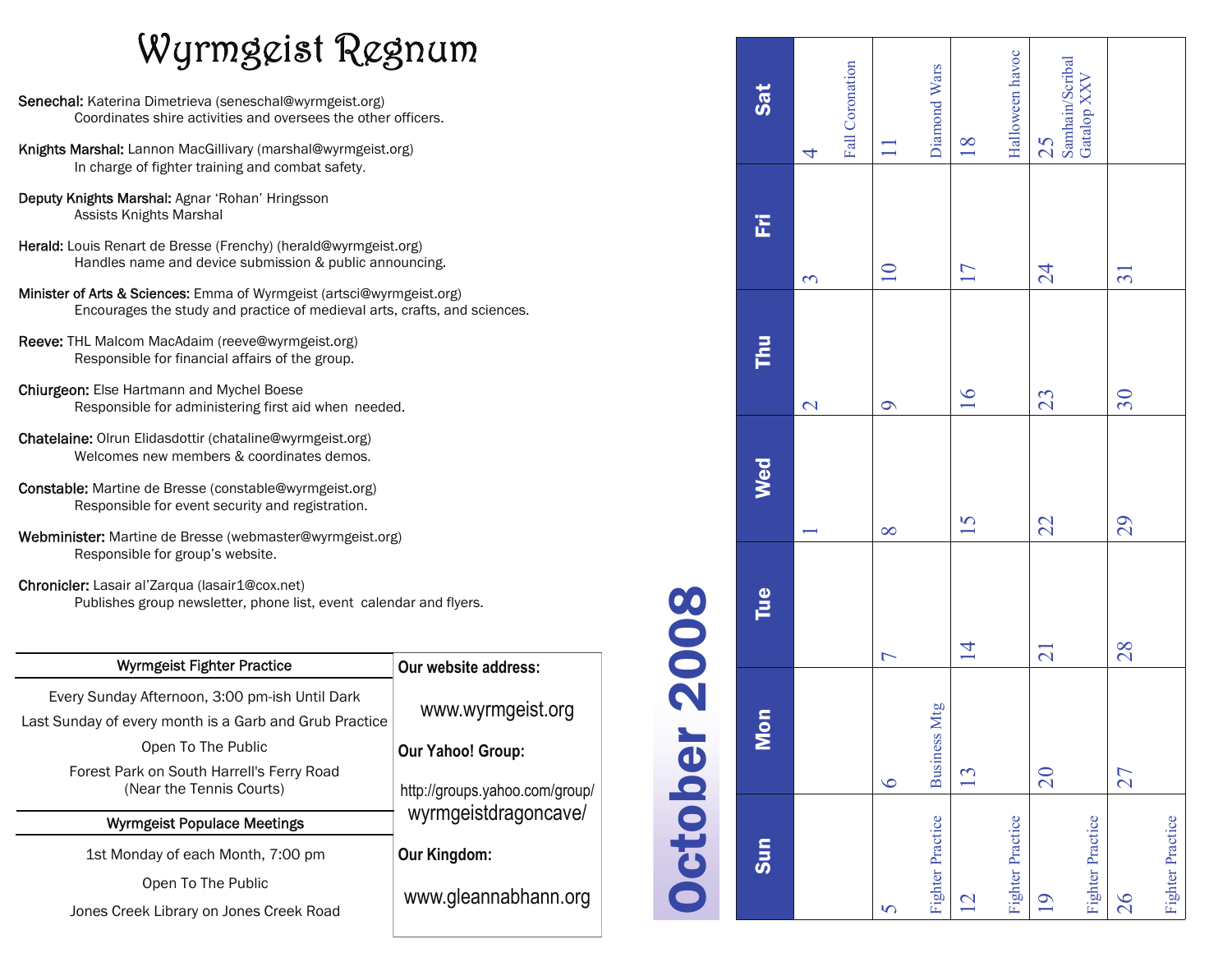In the 1st millennium bc commercial domination of the Mediterranean passed into the hands of the Greeks and then the Romans. A basic Greek unit of length was the finger (19.3 mm, or 0.76 inch); 16 fingers equaled about 30 cm (about 1 foot), and 24 fingers equaled 1 Olympic cubit. The coincidence with the Egyptian 24 digits equaling 1 small cubit suggests what is altogether probable on the basis of the commercial history of the era, that the Greeks derived their measures partly from the Egyptians and partly from the Babylonians, probably via the Phoenicians who for a long time dominated vast expanses of the Mediterranean trade. The Greeks apparently used linear standards to establish their primary liquid measure, the *metrētēs*, equivalent to 39.4 litres (10.4 U.S. gallons). A basic Greek unit of weight was the talent (equal to 25.8 kg, or 56.9 pounds), obviously borrowed from Eastern neighbours.

Roman linear measures were based on the Roman standard foot (*pes*). This unit was divided into 16 digits or into 12 inches. In both cases its length was the same. Metrologists have come to differing conclusions concerning its exact length, but the currently accepted modern equivalents are 296 mm, or 11.65 inches. Expressed in terms of these equivalents, the digit (*digitus*), or <sup>1</sup> /16 foot, was 18.5 mm (0.73 inch); the inch (*uncia* or *pollicus*), or <sup>1</sup>/<sub>12</sub> foot, was 24.67 mm (0.97 inch); and the palm (*palmus*), or  $\frac{1}{2}$  $\frac{1}{4}$  foot, was 74 mm (2.91 inches).

Larger linear units were always expressed in feet. The cubit (*cubitum*) was 1<sup>1</sup>/<sub>2</sub> feet (444 mm, or 17.48 inches). Five Roman feet made the pace (*passus*), equivalent to 1.48 metres, or 4.86 feet.

The most frequently used itinerary measures were the furlong or stade (*stadium*), the mile (*mille passus*), and the league (*leuga*). The stade consisted of 625 feet (185 metres, or 606.9 feet), or 125 paces, and was equal to one-eighth mile. The mile was 5,000 feet (1,480 metres, or 4,856 feet), or 8 stades. The league had 7,500 feet (2,220 metres, or 7,283 feet), or 1,500 paces.

Prior to the 3rd century bc the standard for all Roman weights was the *as*, or Old Etruscan or Oscan pound, of 4,210 grains (272.81 grams). It was divided into 12 ounces of 351 grains (22.73 grams) each. In 268 bc a new standard was created when a silver *denarius* was struck to a weight of 70.5 grains (4.57 grams). Six of these *denarii*, or "pennyweights," were reckoned to the ounce (*uncia*) of 423 grains (27.41 grams), and 72 of them made the new pound (*libra*) of 12 ounces, or 5,076 grains (328.9 grams).

The principal Roman capacity measures were the *hemina*, *sextarius*, *modius*, and *amphora* for dry products and the *quartarus*, *sextarius*, *congius*, *urna*, and *amphora* for liquids. Since all of these were based on the *sextarius* and since no two extant *sextarii* are identical, a mean generally agreed upon today is 35.4 cubic inches, or nearly 1 pint (0.58 litre). The *hemina*, or half-*sextarius*, based on this mean was 17.7 cubic inches (0.29 litre). Sixteen of these *sextarii* made the *modius* of 566.4 cubic inches (9.28 litres), and 48 of them made the *amphora* of 1,699.2 cubic inches (27.84 litres).

In the liquid series, the *quartarus*, or one-fourth of a *sextarius* (35.4 cubic inches), was 8.85 cubic inches (0.145 litres). Six of these *sextarii* made the *congius* of 212.4 cubic inches (3.48 litres), 24 *sextarii* made the *urna* of 849.6 cubic inches (13.92 litres), and, as in dry products, 48 *sextarii* were equal to one *amphora*.



*From the Online Encyclopedia Britannica http://www.britannica.com*  **Early units and standards » Ancient Mediterranean systems » Greeks and Romans**

In the beginning...no man was higher in birth than any other, for all men were descended from a single father and mother. But when envy and covetousness came into the world, and might triumphed over right..certain men were appointed as guarantors and defenders of the weak and humble.

 *The Book of Lancelot of the Lake* 



Images are from Lord Kyls' Realm, website of Lord Padraig MacKay of Kyle in the Barony of Sternfield. For fonts, clipart, and heraldic information visit his site at: www.lordkyl.net



Rest assured, dear friend, that many noteworthy and great sciences and arts have been discovered through the understanding and subtlety of women... Christine de Pisan



For all knowledge and wonder (which is the seed of knowledge) is an impression of pleasure in itself.

Francis Bacon

But true love is a durable fire In the mind ever burning; Never sick, never old, never dead; From itself never turning.

Sir Walter Raleigh